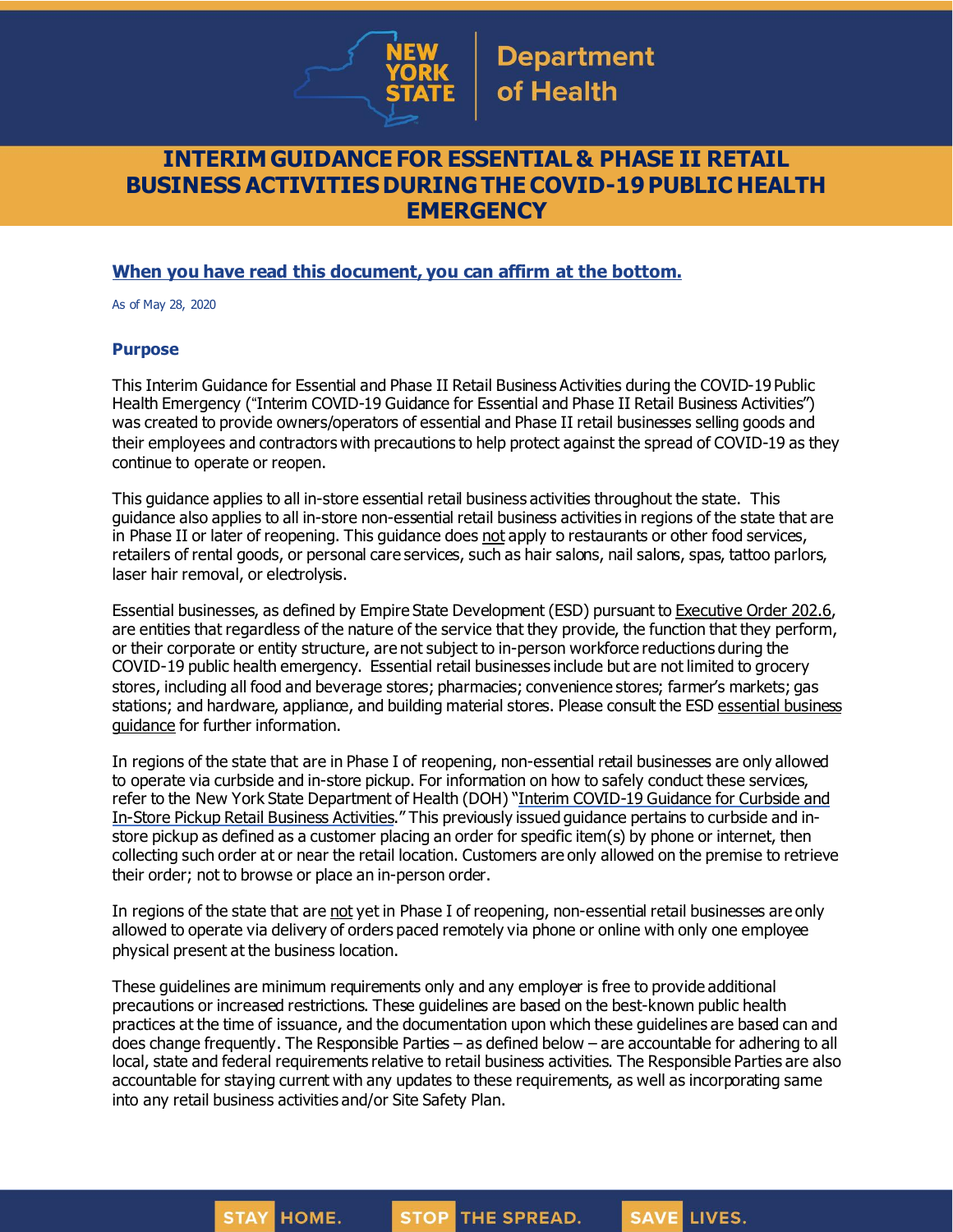#### **Background**

On March 7, 2020, Governor Andrew M. Cuomo issued [Executive](https://www.governor.ny.gov/news/no-202-declaring-disaster-emergency-state-new-york) Order 202, declaring a state of emergency in response to COVID-19. Community transmission of COVID-19 has occurred throughout New York. To minimize further spread, social distancing of at least six feet must be maintained between individuals, where possible.

On March 20, 2020, Governor Cuomo issued [Executive](https://www.governor.ny.gov/news/no-2026-continuing-temporary-suspension-and-modification-laws-relating-disaster-emergency) Order 202.6, directing all non-essential businesses to close in-office personnel functions. Essential businesses, as defined by Empire State Development Corporation (ESD) [guidance](https://esd.ny.gov/guidance-executive-order-2026), were not subject to the in-person restriction, but were, however, directed to comply with the guidance and directives for maintaining a clean and safe work environment issued by DOH, and were strongly urged to maintain social distancing measures to the extent possible.

On April 12, 2020, Governor Cuomo issued [Executive](https://www.governor.ny.gov/news/no-20216-continuing-temporary-suspension-and-modification-laws-relating-disaster-emergency) Order 202.16, directing essential businesses to provide employees, who are present in the workplace, with a face covering, at no-cost, that must be used when in direct contact with customers or members of the public during the course of their work. On April 15, 2020, Governor Cuomo issued [Executive](https://www.governor.ny.gov/news/no-20217-continuing-temporary-suspension-and-modification-laws-relating-disaster-emergency) Order 202.17, directing that any individual who is over age two and able to medically tolerate a face-covering must cover their nose and mouth with a mask or cloth face-coveringwhen in a public place and unable to maintain, or when not maintaining, social distance. On April 16, 2020, Governor Cuomo issued [Executive](https://www.governor.ny.gov/news/no-20218-continuing-temporary-suspension-and-modification-laws-relating-disaster-emergency) Order 202.18, directing that everyone using public or private transportation carriers or other for-hire vehicles, who is over age two and able to medically tolerate a face covering, must wear a mask or cloth face covering over the nose and mouth during any such trip. It also directed any operators or drivers of public or private transport to wear a mask or cloth face covering which covers the nose and mouth while there are any passengers in such a vehicle.

On April 26, 2020, Governor Cuomo [announced](https://www.governor.ny.gov/news/amid-ongoing-covid-19-pandemic-governor-cuomo-outlines-phased-plan-re-open-new-york-starting) a phased approach to reopen industries and businesses in New York in phases based upon a data-driven,regional analysis. On May 4, 2020, the Governor [provided](https://www.governor.ny.gov/news/amid-ongoing-covid-19-pandemic-governor-cuomo-outlines-additional-guidelines-when-regions-can) that the regional analysis would consider several public health factors, including new COVID-19 infections, as well as health care system, diagnostic testing, and contact tracing capacity. On May 11, 2020, Governor Cuomo [announced](https://www.governor.ny.gov/news/amid-ongoing-covid-19-pandemic-governor-cuomo-announces-three-regions-new-york-state-ready) that the first phase of reopening would begin on May 15, 2020 in several regions of New York, based upon available regional metrics and indicators.

In addition to the following standards, both essential and non-essential businesses must continue to comply with the guidance and directives for maintaining clean and safe work environments issued by DOH.

Please note that where guidance in this document differs from other guidance documents issued by New York State, the more recent guidance shall apply.

#### **Standards for Responsible Essential and Phase II Retail Activities in New York State**

No essential and Phase II retail activity can occur without meeting the following minimum State standards, as well as applicable federal requirements, including but not limited to such minimum standards of the Americans with Disabilities Act (ADA), Centers for Disease Control and Prevention (CDC), Environmental Protection Agency (EPA), and United States Department of Labor's Occupational Safety and Health Administration (OSHA).

The State standards contained within this guidance apply to all essential and Phase II retail activities in operation during the COVID-19 public health emergency until rescinded or amended by the State. The proprietor/operator of the retail business, or another party as may be designated by the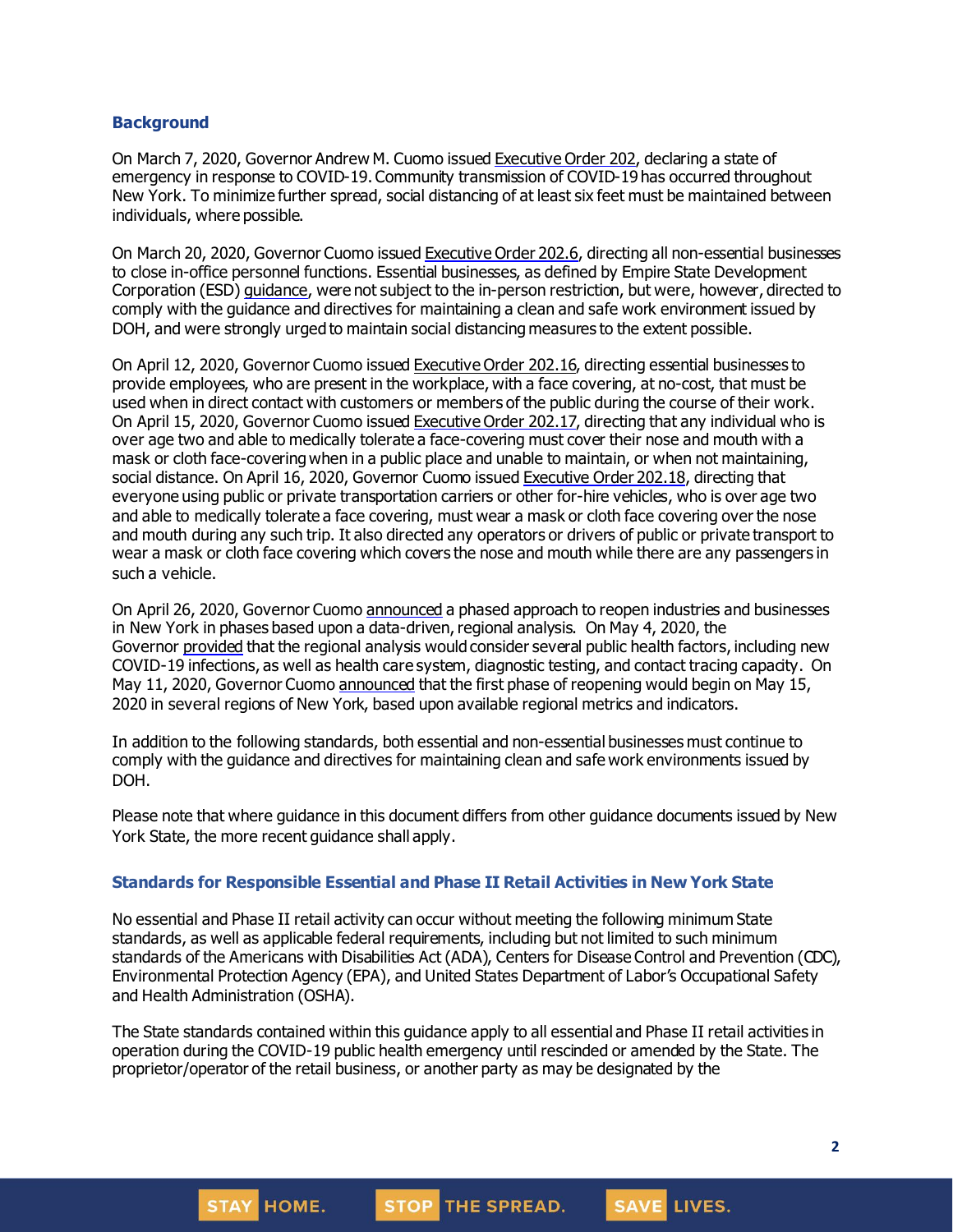proprietor/operator(in either case, "the Responsible Parties"), shall be responsible for meeting these standards.

The following guidance is organized around three distinct categories: people, places, and processes.

# **I. PEOPLE**

## **A. Physical Distancing**

- Responsible Parties must ensure that for any essential and Phase II retail activity, the workforce and customer presence is limited to no more than 50% of the maximum occupancy for a particular area as set by the certificate of occupancy, inclusive of customers, who must maintain six feet of separation from others and, in all cases, must only be permitted entry into the essential and Phase II retail store if they wear an acceptable face covering; provided, however, that the customer is over the age of two and able to medically tolerate such covering; and
- Responsible Parties must ensure a distance of at least six feet is maintained among employees and customers at all times, unless the safety of the core activity requires a shorter distance (e.g. operating cash registers, moving and lifting merchandise). Employees must wear acceptable face coverings any time they interact with customers (e.g. ringing up a purchase, wrapping an item to hand off) and any time employees are within six feet of another person. Employees must be prepared to don a face covering if another person unexpectedly comes within six feet.
	- $\circ$  Acceptable face coverings for COVID-19 include but are not limited to cloth-based face coverings and disposable masks that cover both the mouth and nose.
	- $\circ$  However, cloth, disposable, or other homemade face coverings are not acceptable face coverings for workplace activities that typically require a higher degree of protection for personal protective equipment due to the nature of the work. For those activities, N95 respirators or other personal protective equipment (PPE) used under existing industry standards should continue to be used, as is defined in accordance with OSHA [guidelines](https://www.osha.gov/SLTC/personalprotectiveequipment/).
- Responsible Parties may modify the use and/or restrict the number of work spaces and employee seating areas, so that employees are at least six feet apart in all directions (e.g. side-to-side and when facing one another) and are not sharing work stations or spaces without cleaning and disinfection between use. When distancing is not feasible between work stations or spaces, Responsible Parties must provide and require the use of face coverings or physical barriers such as plastic shielding walls, in lieu of face coverings in areas where they would not affect air flow, heating, cooling, or ventilation.
	- $\circ$  Physical barriers should be put in place in accordance with OSHA [guidelines](https://www.osha.gov/Publications/OSHA3990.pdf).
	- o Physical barrier options may include: strip curtains, plexiglass or similar materials, or other impermeable dividers or partitions.
	- $\circ$  For check-out registers, Responsible Parties must ensure that employees wear face coverings and enact physical barriers in areas where they would not affect air flow, heating, cooling, ventilation, or otherwise potentially impair health or safety.
- Responsible Parties are encouraged to modify retail layouts so that employees and customers are at least six feet apart in all directions when employees are working and customers are browsing, unless physical barriers are in place (e.g. Plexiglass or partitions at cash registers).

STOP THE SPREAD.

**STAY HOME.**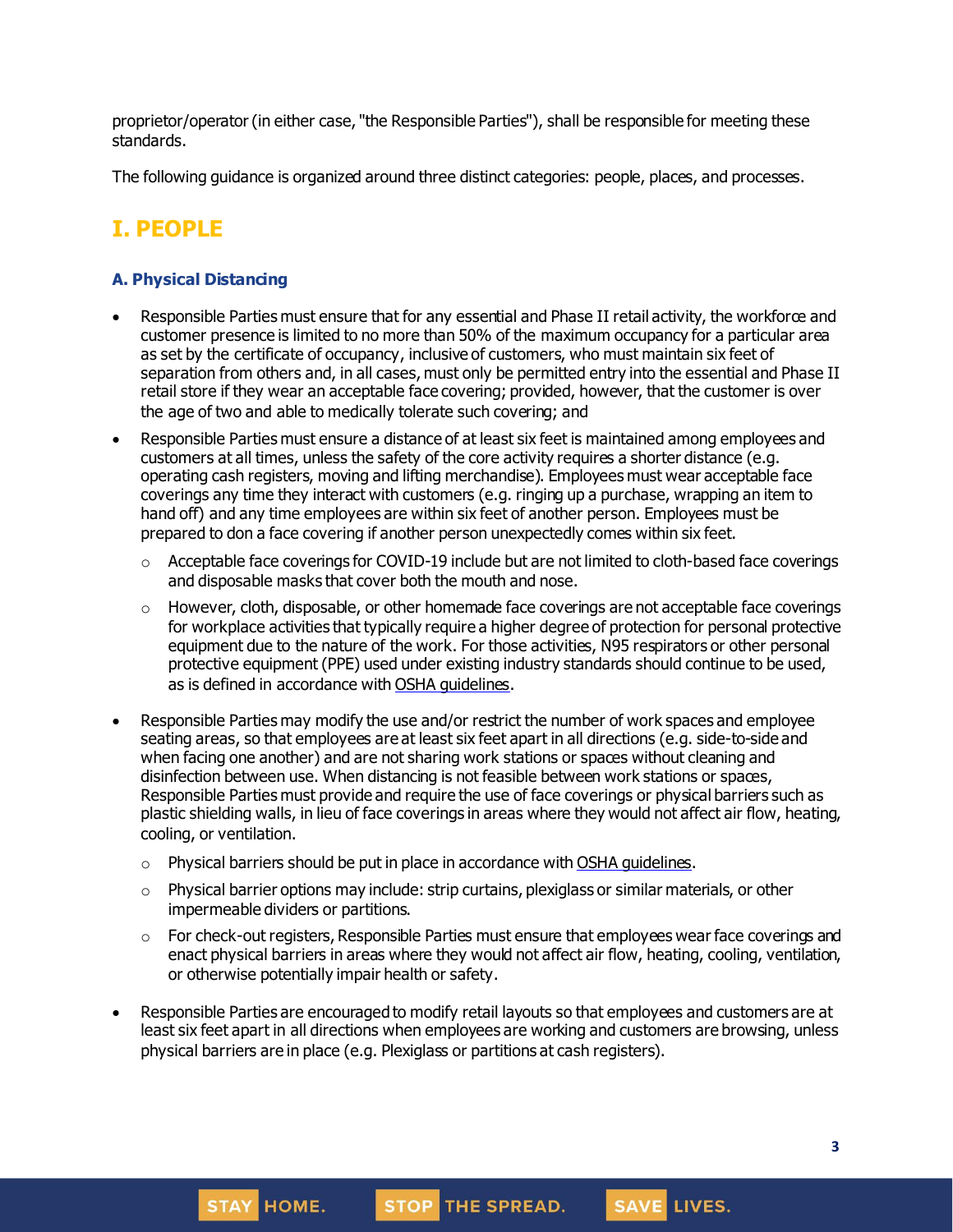- $\circ$  Responsible Parties must require that employees use masks or cloth face coverings when interacting with customers. Responsible Parties shall not permit customers into the store without a face covering, if medically able to tolerate one, and are over age two.
- $\circ$  Responsible Parties are prohibited from requesting or requiring medical or other documentation from a customer who declines to wear a face covering due to a medical or other health condition that prevents such usage.
- $\circ$  If entry is denied, Responsible Parties should seek to provide alternate methods of pickup and/or delivery for customers, particularly to ensure access to essential goods, including but not limited to food, medication, and medical equipment or supplies.
- $\circ$  Responsible Parties must reserve adequate space for employees and customers to work and shop, considering appropriate social distancing; Responsible Parties should consider creating oneway aisles, otherwise rearranging traffic flow, or using alternating cash registers.
- Responsible Parties must prohibit the use of tightly confined spaces (e.g. behind cash registers, elevators, stock rooms) by more than one individual at a time, unless all individuals in such spaces at the same time are wearing acceptable face coverings. However, occupancy must never exceed 50% of the maximum capacity of the space, unless it is designed for use by a single occupant. Responsible Parties should increase ventilation with outdoor air to the greatest extent possible (e.g. opening windows, leaving doors open), while maintaining safety protocols.
- Responsible Parties should encourage the use of touchless payment options or pay ahead, when available. Minimize handling cash, credit cards, reward cards, and mobile devices, where possible.
- Responsible Parties should put in place measures to reduce bi-directional foot traffic of customers browsing using tape or signs with arrows in narrow aisles, hallways, or spaces, and post signage and distance markers denoting spaces of six feet in all commonly used areas and any areas in which lines are commonly formed or people may congregate (e.g., clock in/out stations, health screening stations, break rooms, cash register areas).
	- o Where possible, place markers or barriers to encourage one directional traffic.
- Responsible Parties must post signage and distance markers denoting spaces of six feet in all commonly used areas and any areas in which lines are commonly formed or people may congregate (e.g. clock in/out stations, health screening stations, break rooms, cash register areas, near merchandise, in aisles etc.).
- Responsible Parties should strive to minimize the touch points on retail products, by:
	- o suspending the use of bulk-bins and dump bins; and
	- o encouraging customers to touch only products they will be buying (i.e., avoid putting items back on shelves).
- Responsible Parties must post signs inside and outside of the retail location, consistent with DOH COVID-19 signage. Responsible Parties can develop their own customized signage specific to their workplace or setting, provided that such signage is consistent with the Department's signage. Signage should be used to remind employees and customers to:
	- $\circ$  Cover their nose and mouth with a mask or cloth face-covering when six feet of social distance cannot be maintained.

STOP THE SPREAD.

- o Properly store and, when necessary, discard personal protective equipment.
- o Adhere to physical distancing instructions.

**STAY HOME.** 

o Report symptoms of or exposure to COVID-19, and how they should do so.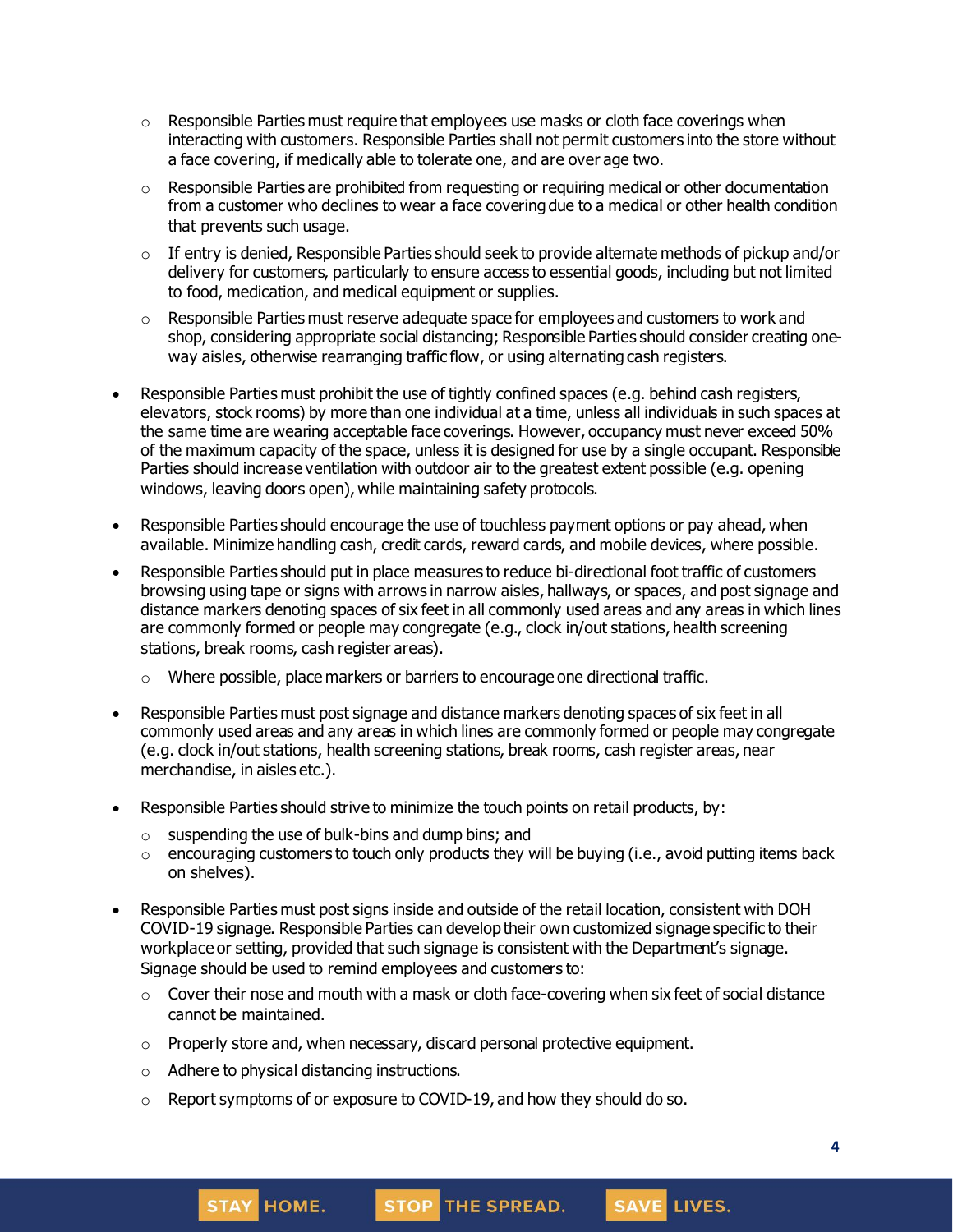$\circ$  Follow hand hygiene and cleaning guidelines.

### **B. Gatherings in Enclosed Spaces**

- Responsible Parties must limit in-person gatherings (e.g. employee meetings, break rooms, stock rooms) to the greatest extent possible and use other methods such as video or teleconferencing whenever possible, per CDC guidance "Interim Guidance for [Businesses](https://www.cdc.gov/coronavirus/2019-ncov/community/guidance-business-response.html) and Employers to Plan and Respond to [Coronavirus](https://www.cdc.gov/coronavirus/2019-ncov/community/guidance-business-response.html) Disease 2019 (COVID-19)". When videoconferencing or teleconferencing is not possible, Responsible Parties should hold meetings in open, well-ventilated spaces and ensure that individuals maintain six feet of social distance between one another(e.g. if there are chairs, leave space between chairs, have employees sit in alternating chairs).
- Responsible Parties must put in place practices for adequate social distancing in confined areas, such as restrooms and breakrooms, and should develop signage and systems (e.g. flaggingwhen occupied) to restrict occupancy when social distancing cannot be maintained in such areas; and
- Responsible Parties should stagger schedules for employees to observe social distancing (i.e., six feet of space) for any gathering (e.g. while taking breaks).

### **C. Workplace Activity**

- Responsible Parties must take measures to reduce interpersonal contact and congregation, through methods such as:
	- $\circ$  limiting in-person presence to only those staff who are necessary to be at the workplace;
	- o adjusting workplace hours;
	- o reducing on-site workforce to accommodate social distancing guidelines;
	- $\circ$  shifting design (e.g. A/B teams, staggered arrival/departure times);
	- $\circ$  batching activities, where possible, so employees can adhere to social distancing and reduce the number of hands touching products at the same time (e.g. one employee does all packing and a separate employee fulfills the delivery); and/or
	- $\circ$  encouraging, but not requiring, customers to bag their own purchases.
- Responsible Parties should adjust retail hours as necessary to enable enhanced cleaning procedures.

### **D. Movement and Commerce**

- Responsible Parties must monitor and control the flow of traffic into the establishment to ensure adherence to maximum capacity requirements.
- Responsible Parties must establish designated areas for deliveries, limiting contact to the extent possible.
- Responsible Parties should provide clearly designated, separate entrances and exits, where possible.
	- $\circ$  Responsible Parties must be prepared to queue customers outside while still maintaining physical distance including through the use of visual cues or markers.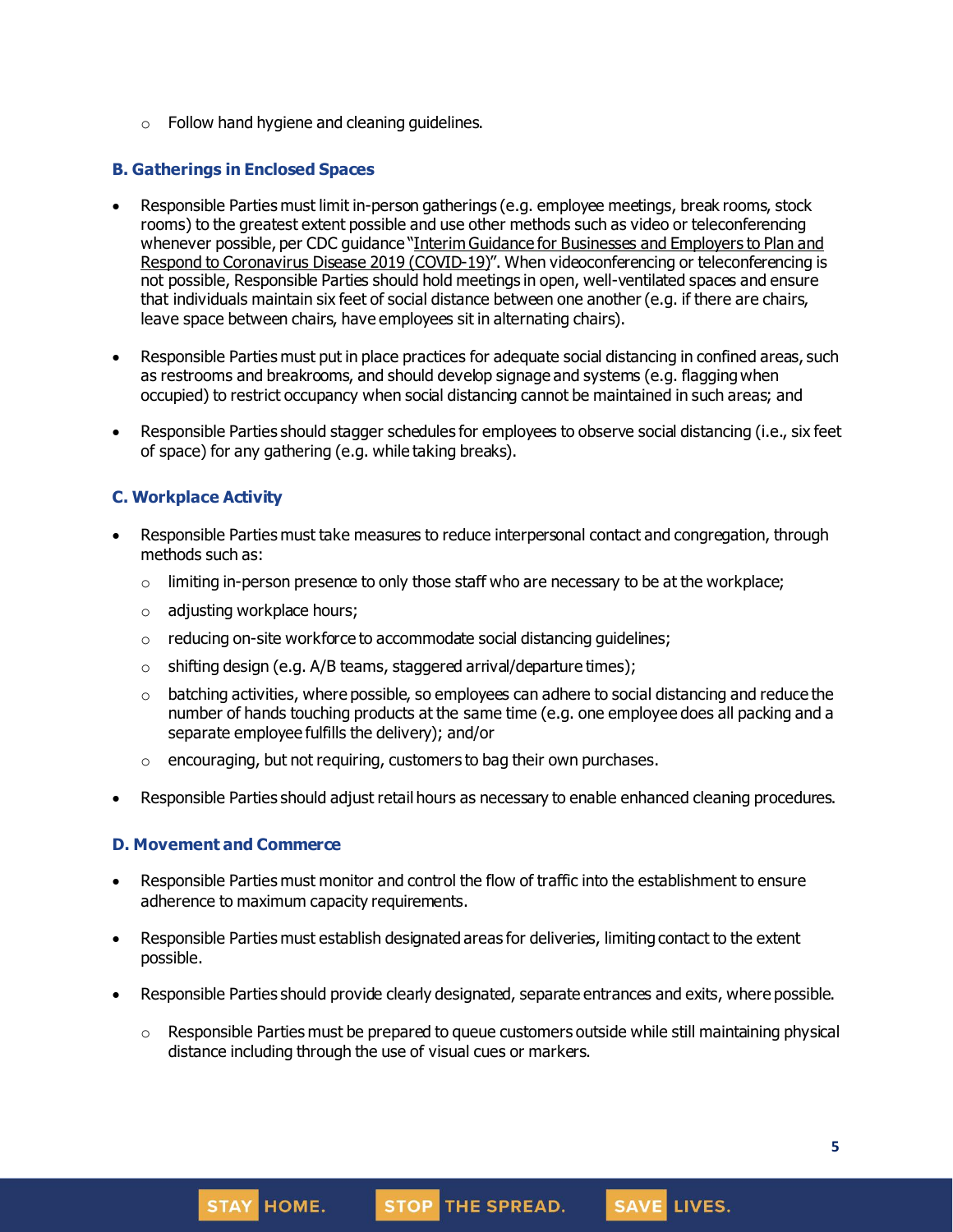- For merchandise deliveries, Responsible Parties should implement a touchless delivery system whereby drivers stay in the cab of the vehicle while delivery takes place or, where not practicable, Responsible Parties must provide acceptable personal protective equipment appropriate to the anticipated activities that includes, at a minimum, a face covering to personnel involved in the delivery at no cost for the duration of the delivery process.
- Responsible Parties must sanitize hands before and after transferring a load (e.g. from a delivery driver) of merchandise (e.g. sanitize hands before starting to load items; and once all items have been loaded, finish by sanitizing their hands again).
- In addition to utilizing curbside and in-store pick up to the extent possible, Responsible Parties should provide remote shopping alternatives for customers, including click-and-collect, delivery, pick-up, and shop-by-phone to limit customers in the establishment.
- Responsible Parties must ensure that fitting rooms are closed.
- Responsible Parties must close amenities, where applicable, including:
	- o self-serve bars and samplers;

HOME.

**STAY** 

- o cafes and dining/beverage service areas, except for takeout or delivery;
- o water fountains; and
- o magazine areas.

## **II. PLACES**

### **A. Protective Equipment**

- Responsible Parties must ensure employees wear face coverings when they are within six feet of customers or coworkers. Employees also must wear face coverings any time they interact with customers (e.g. ringing up a purchase, wrapping an item to hand off).
- Responsible parties must ensure that customers are only permitted entry into the retail store if they wear an acceptable face covering; provided, however, that the customer is over the age of two and able to medically tolerate such covering.
- In addition to necessary personal protective equipment (PPE) as required for certain workplace activities, Responsible Parties must procure, fashion, or otherwise obtain acceptable face coverings and provide such coverings to their employees while at work at no cost to the employee. Responsible Parties should have an adequate supply of cloth face coverings, masks and other required PPE on hand should an employee need a replacement. Acceptable face coverings include, but are not limited to, cloth (e.g. homemade sewn, quick cut, bandana), surgical masks, N95 respirators, and face shields.
- Face coverings must be cleaned or replaced after use and may not be shared. Please consult CDC [guidance](https://www.cdc.gov/coronavirus/2019-ncov/community/guidance-business-response.html) for additional information on cloth face coverings and other types of personal protective equipment (PPE), as well as instructions on use and cleaning.
	- $\circ$  Note that cloth face coverings or disposable masks shall not be considered acceptable face coverings for workplace activities that impose a higher degree of protection for face covering requirements. For example, if N95 respirators are traditionally required for specific retail activities, a cloth or homemade mask would not suffice. Responsible Parties must adhere to OSHA standards for such safety equipment.

STOP THE SPREAD.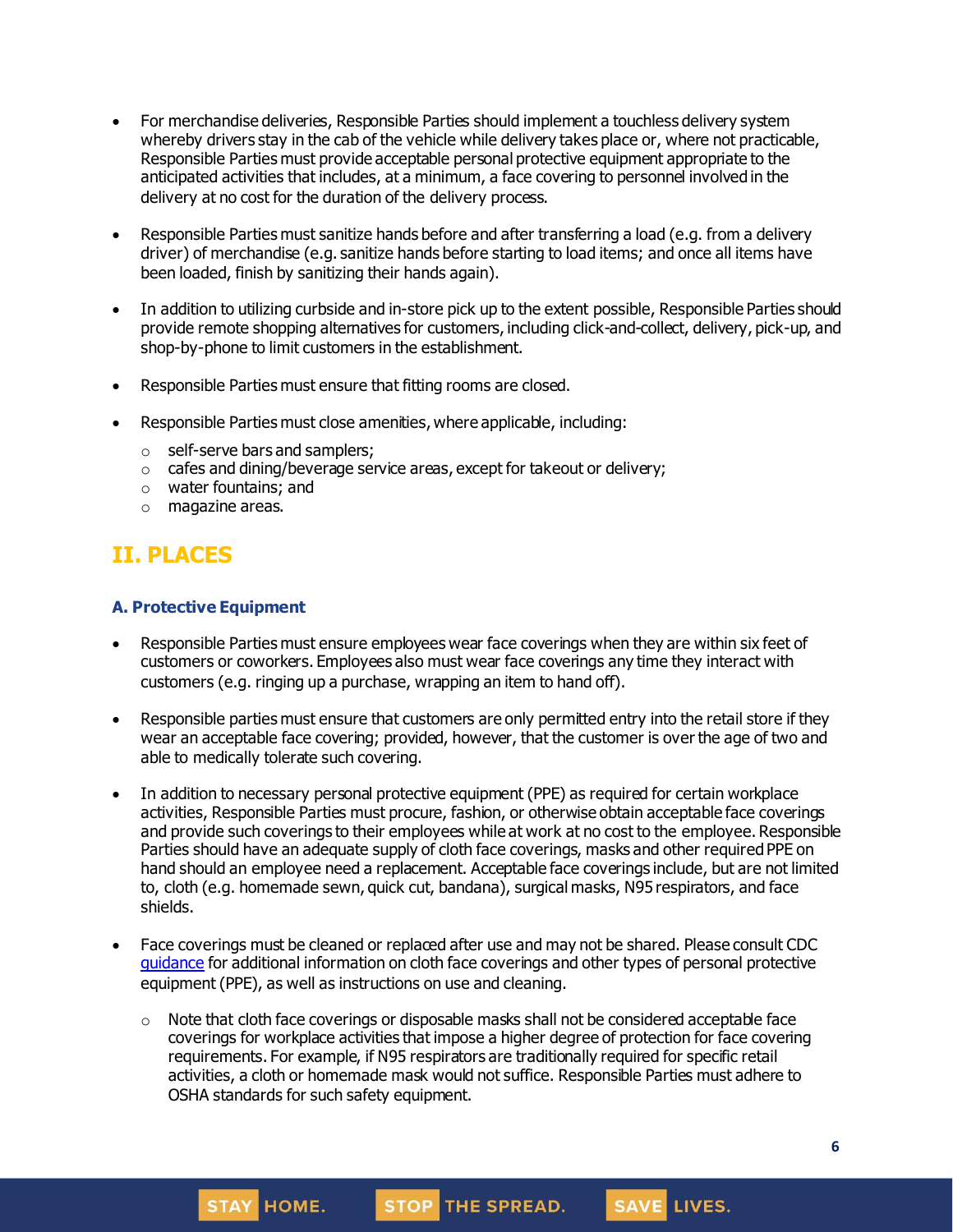- Responsible Parties must allow employees to use their own acceptable face coverings but cannot require employees to supply their own face coverings. Further, this guidance shall not prevent employees from wearing their personally owned additional protective coverings (e.g. surgical masks, N95 respirators, or face shields), or if the Responsible Parties otherwise requires employees to wear more protective PPE due to the nature of their work. Employers should comply with all applicable OSHA standards.
- Responsible Parties must put in place measures to limit the sharing of objects, such as tools, registers, and vehicles, as well as the touching of shared surfaces; or, require employees to wear gloves (trade-appropriate or medical) when in contact with shared objects or frequently touched surfaces; or, require employees to sanitize or wash their hands before and after contact.
- Responsible Parties must ensure gloves are wornwhile handling any food products.
- Responsible Parties must train employees on how to adequately put on, take off, clean (as applicable), and discard PPE, including but not limited to, appropriate face coverings.

### **B. Hygiene and Cleaning**

- Responsible Parties must ensure adherence to hygiene and sanitation requirements as advised by the CDC and DOH, including "Guidance for Cleaning and [Disinfection](https://coronavirus.health.ny.gov/system/files/documents/2020/03/cleaning_guidance_general_building.pdf) of Public and Private Facilities for [COVID-19](https://coronavirus.health.ny.gov/system/files/documents/2020/03/cleaning_guidance_general_building.pdf)," and the "STOP THE [SPREAD](https://coronavirus.health.ny.gov/system/files/documents/2020/04/13067_coronavirus_protectyourself_poster_042020.pdf)" poster, as applicable. Responsible Parties must maintain cleaning logs that include the date, time, and scope of cleaning.
- Responsible Parties must provide and maintain hand hygiene stations on site, as follows:
	- $\circ$  For handwashing: soap, running warm water, and disposable paper towels.
	- $\circ$  For sanitizer: an alcohol-based hand sanitizer containing at least 60% alcohol for areas where handwashing facilities may not be available or practical.
	- $\circ$  Responsible Parties must make hand sanitizer available throughout the store for use by employees and customers; it should be placed in convenient locations such as points of entrance for customers and at cash registers or payment terminals.
- Responsible Parties must provide appropriate cleaning/disinfection supplies for shared and frequently touched surfaces and encourage employees to use these supplies before and after use of these surfaces, followed by hand hygiene.
- Responsible Parties must conduct regular cleaning and disinfection of the retail location and more frequent cleaning and disinfection for high risk areas used by many individuals and for frequently touched surfaces. Cleaning and disinfecting must be rigorous and ongoing and should occur at least after each shift, daily, or more frequently as needed. Please refer to DOH's "Interim [Guidance](https://coronavirus.health.ny.gov/system/files/documents/2020/03/cleaning_guidance_general_building.pdf) for Cleaning and [Disinfection](https://coronavirus.health.ny.gov/system/files/documents/2020/03/cleaning_guidance_general_building.pdf) of Public and Private Facilities for COVID-19" for detailed instructions on how to clean facilities.
	- $\circ$  Responsible Parties must ensure regular cleaning and disinfecting of restrooms. Restrooms should be cleaned more often depending on frequency of use.
		- Responsible Parties must ensure distancing rules are adhered to by reducing restroom capacity where feasible.
	- $\circ$  Responsible Parties must ensure that equipment is regularly disinfected using registered disinfectants, including at least as often as employees change workstations. Refer to the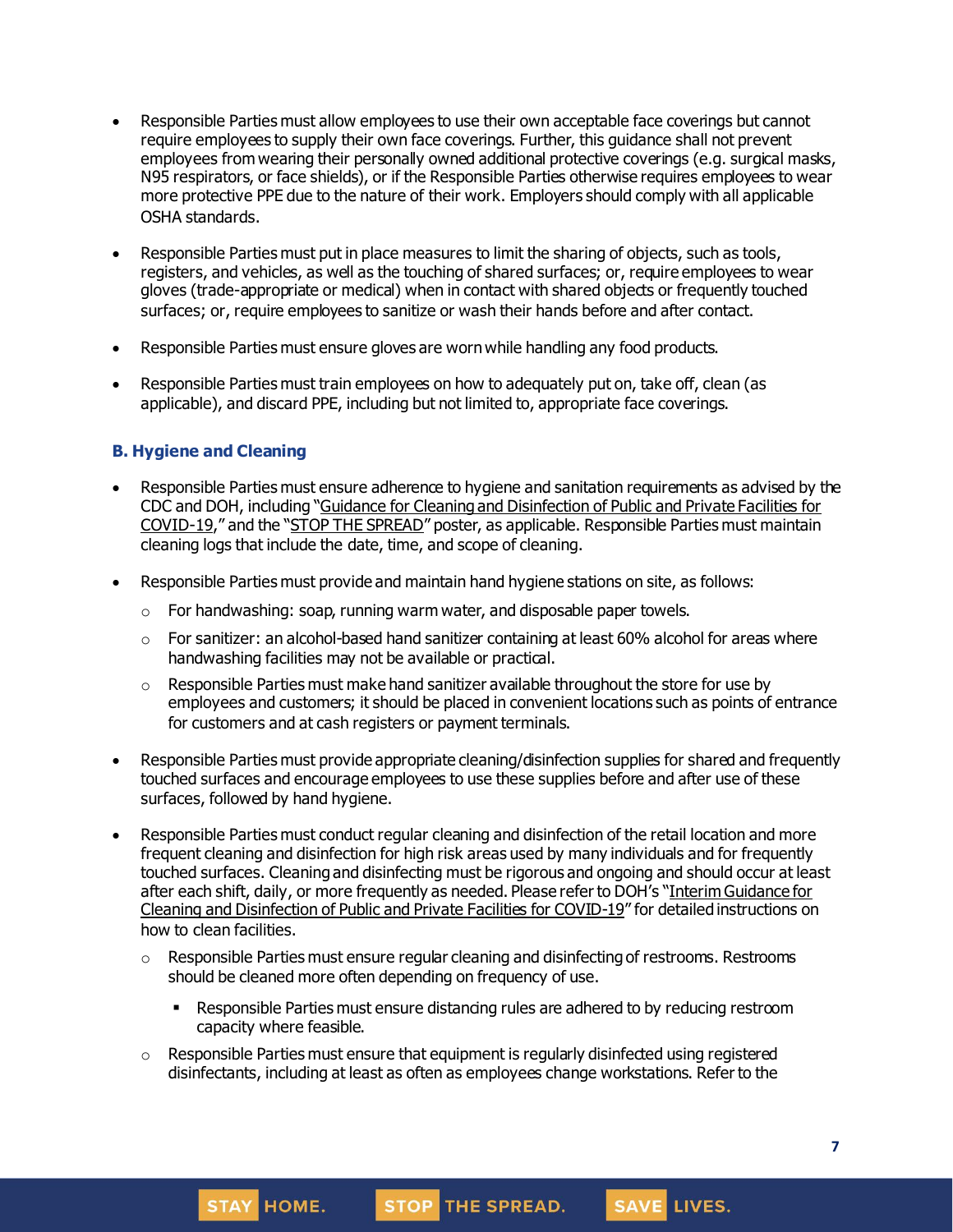Department of Environmental Conservation (DEC) list of [products](http://www.dec.ny.gov/docs/materials_minerals_pdf/covid19.pdf) registered in New York State identified by the EPA as effective against COVID-19.

- $\circ$  If cleaning or disinfection products or the act of cleaning and disinfecting causes safety hazards or degrades the material or equipment, Responsible Parties must put in place hand hygiene stations between use and/or supply disposable gloves and/or limitations on the number of employees using such equipment.
- Responsible Parties must provide for the cleaning and disinfection of exposed areas in the event of a positive case of COVID-19 of an employee or customer, with such cleaning to include, at a minimum, all heavy transit areas and high-touch surfaces (e.g. vending machines, handrails, bathrooms, door knobs).
- CDC guidelines on "Cleaning and [Disinfecting](https://www.cdc.gov/coronavirus/2019-ncov/community/disinfecting-building-facility.html) Your Facility" if someone is suspected or confirmed to have COVID-19 infection are as follows:
	- $\circ$  Close off areas used by the person who is sick.
		- Responsible Parties do not necessarily need to close operations, if they can close off the affected areas.
	- o Open outside doors and windows to increase air circulation in the area.
	- $\circ$  Wait 24 hours before you clean or disinfect. If 24 hours is not feasible, wait as long as possible.
	- $\circ$  Clean and disinfect all areas used by the person who is sick, such as offices, bathrooms, common areas, and shared equipment.
	- $\circ$  Once the area has been appropriately disinfected, it can be opened for use.
		- **Employees without close contact with the person who is sick can return to the work area** immediately after disinfection.
			- Per CDC's "Evaluating and Testing Persons for [Coronavirus](https://www.cdc.gov/coronavirus/2019-ncov/hcp/clinical-criteria.html) Disease 2019 (COVID-19)." considerations when assessing close contact include the duration of exposure (e.g. longer exposure time likely increases exposure risk) and the clinical symptoms of the person with COVID-19 (e.g. coughing likely increases exposure risk as does exposure to a severely ill patient).
	- $\circ$  If more than seven days have passed since the person who is sick visited or used the retail location, additional cleaning and disinfection is not necessary, but routine cleaning and disinfection should continue.
- For retail activities involving the handling of shared objects (e.g. carts, baskets, payment devices), areas (e.g. pickup area), and/or surfaces (e.g. doors), Responsible Parties must ensure that such areas and objects are cleaned daily, at a minimum.
- Responsible Parties should prepare a plan for receipt and resale of returned merchandise, or modify policies to ensure safety of employees and customers, which may include restricting certain items from return during the period of the emergency. Responsible Parties should clean and disinfect returned merchandise, to the extent practicable.
- Responsible Parties must prohibit shared food and beverages (e.g. buffet style meals), encourage bringing lunch from home, and reserve adequate space for employees to observe social distancing while eating meals.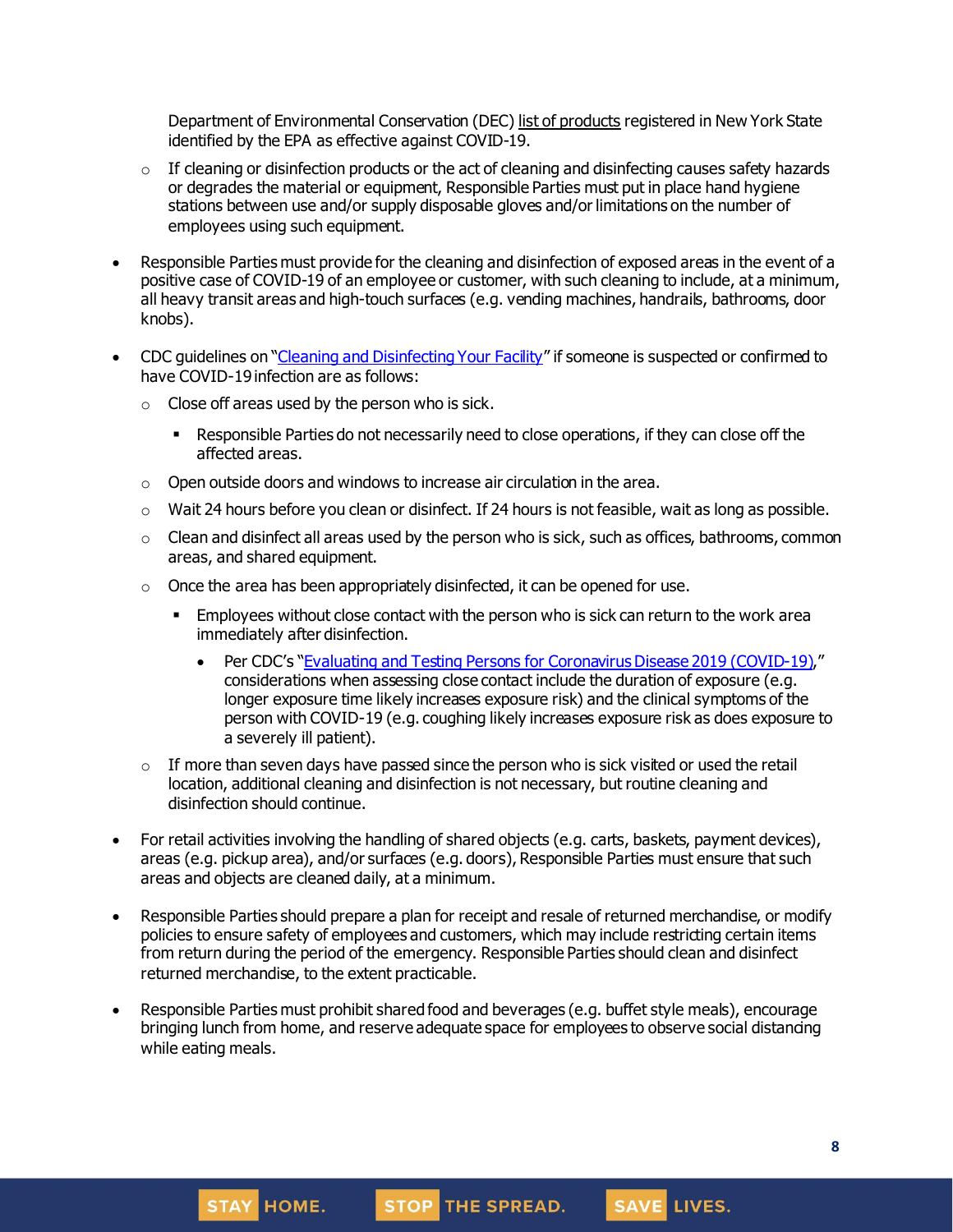### **C. Phased Reopening**

• To the extent that they are not operating at full capacity during the public health emergency, Responsible Parties are encouraged to phase-in reopening activities so as to allow for operational issues to be resolved before production or work activities return to normal levels. Responsible Parties should consider limiting the number of employees, hours, and number of customers available to be served when first reopening so as to provide operations with the ability to adjust to the changes.

### **D. Communications Plan**

- Responsible Parties must affirm that they have reviewed and understand the state-issued industry guidelines, and that they will implement them.
- Responsible Parties should develop a communications plan for employees, visitors, and customers that includes applicable instructions, training, signage, and a consistent means to provide employees with information. Responsible Parties may consider developing webpages, text and email groups, and social media.
- Responsible Parties should encourage customers to adhere to CDC and DOH guidance regarding the use of PPE, specifically face coverings when a social distance of 6 feet cannot be maintained, through verbal communication and signage.
- Responsible Parties should post signage inside and outside of the retail location to remind personnel and customers to adhere to proper hygiene, social distancing rules, appropriate use of PPE, and cleaning and disinfecting protocols.

# **III. PROCESSES**

### **A. Screening and Testing**

- Responsible Parties must implement mandatory daily health screening practices for employees and, where practicable, visitors, but such screening shall not be mandated for customers and delivery personnel.
	- $\circ$  Screening practices may be performed remotely (e.g. by telephone or electronic survey), before the employee reports to the workplace, to the extent possible; or may be performed on site.
	- $\circ$  Screening should be coordinated to prevent employees from intermingling in close contact with each other prior to completion of the screening.
	- $\circ$  At a minimum, screening should be required of all employees and visitors (but not customers) and completed using a questionnaire that determines whether the employee or visitor has:
		- (a) knowingly been in close or proximate contact in the past 14 days with anyone who has tested positive for COVID-19 or who has or had symptoms of COVID-19,
		- (b) tested positive for COVID-19 in the past 14 days, or

**STAY HOME.** 

- (c) has experienced any symptoms of COVID-19 in the past 14 days.
- According to the CDC guidance on "Symptoms of [Coronavirus](https://www.cdc.gov/coronavirus/2019-ncov/symptoms-testing/symptoms.html)," the term "symptomatic" includes employees who have the following symptoms or combinations of symptoms: fever, cough, shortness

STOP THE SPREAD.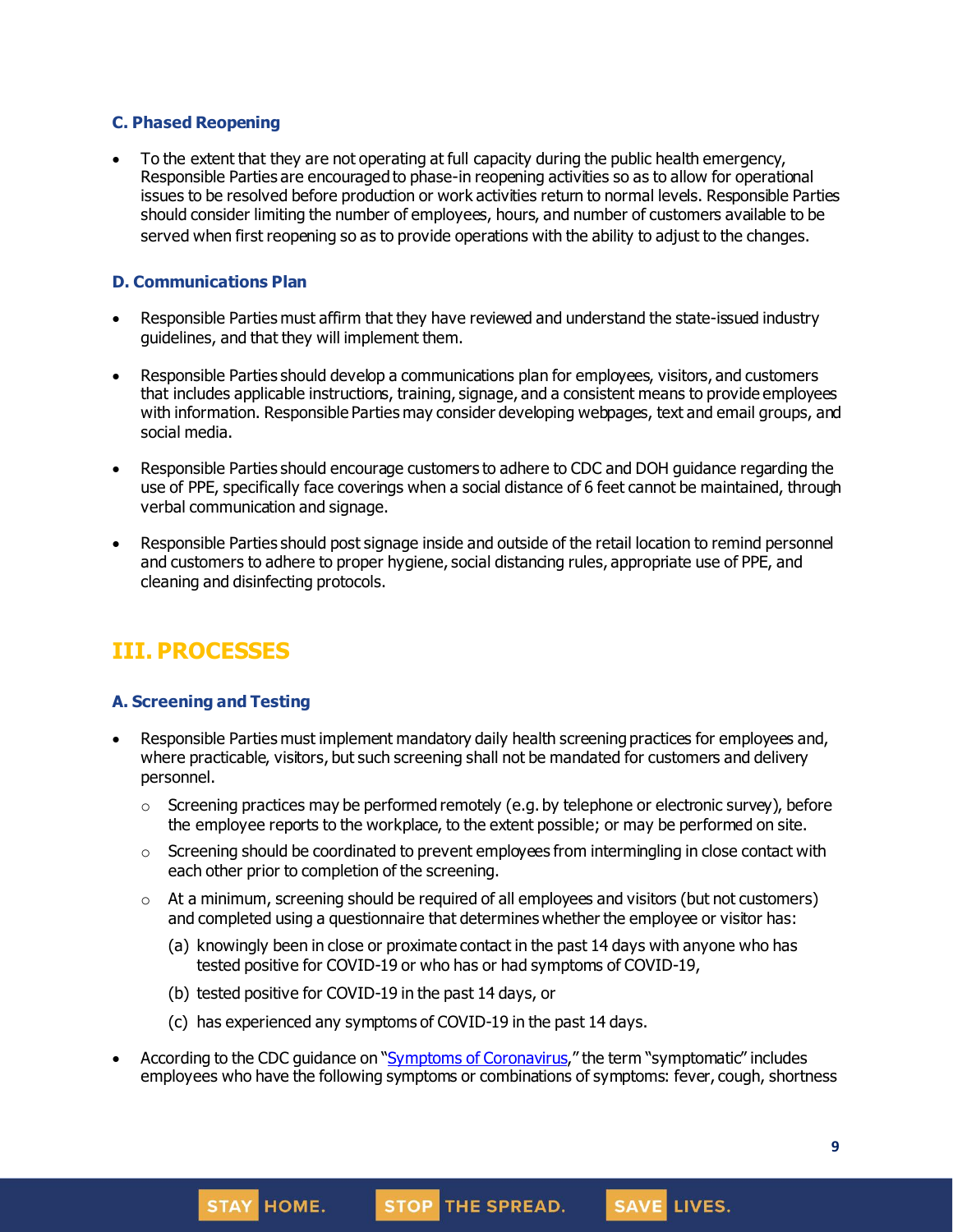of breath, or at least two of the following symptoms: fever, chills, repeated shaking with chills, muscle pain, headache, sore throat, or new loss of taste or smell.

- Responsible Parties should require employees to immediately disclose if and when their responses to any of the aforementioned questions changes, such as if they begin to experience symptoms, including during or outside of work hours.
- Daily temperature checks may also be conducted per Equal Employment Opportunity Commission or DOH guidelines. Responsible Parties are prohibited from keeping records of employee health data (e.g. temperature data).
- Responsible Parties must ensure that any personnel performing screening activities, including temperature checks, are appropriately protected from exposure to potentially infectious employees entering the retail location. Personnel performing screening activities should be trained by employeridentified individuals who are familiar with CDC, DOH, and OSHA protocols.
- Screeners should be provided and use PPE, including at a minimum, a mask or cloth face covering, and may include gloves, a gown, and/or a face shield.
- An employee who screens positive for COVID-19 symptoms should not be allowed to enter the workplace and should be sent home with instructions to contact their healthcare provider for assessment and testing. Responsible Parties must immediately notify the local health department and DOH about the case if test results are positive for COVID-19. Responsible Parties should provide the employee with information on healthcare and testing resources.
- An employee who has responded that they have had close contact with a person who is confirmed or suspected for COVID-19 may not be allowed to enter the workplace without abiding by the precautions outlined below and documentation of the employee's adherence to those precautions has been done.
- Responsible Parties must review all responses collected by the screening process on a daily basis and maintain a record of such review. Responsible Parties must also identify a contact as the party for employees to inform if they later are experiencing COVID-19-related symptoms, as noted in the questionnaire.
- Responsible Parties must designate a site safety monitor whose responsibilities include continuous compliance with all aspects of the site safety plan.
- To the extent possible, Responsible Parties should maintain a log of employees and visitors who may have close contact with other individuals at the workplace or area; excluding customers and deliveries that are performed with appropriate PPE or through contactless means. Log should contain contact information, such that all contacts may be identified, traced and notified in the event an employee is diagnosed with COVID-19. Responsible Parties must cooperate with local health department contact tracing efforts.
- Responsible Parties cannot mandate that customers complete a health screen or provide contact information but may encourage customers to do so. Responsible Parties may provide an option for customers to provide contact information so they can be logged and contacted for contact tracing, if necessary.
- Responsible Parties and employees should take the following actions related to COVID-19 symptoms and contact:

STOP THE SPREAD.

**STAY HOME.**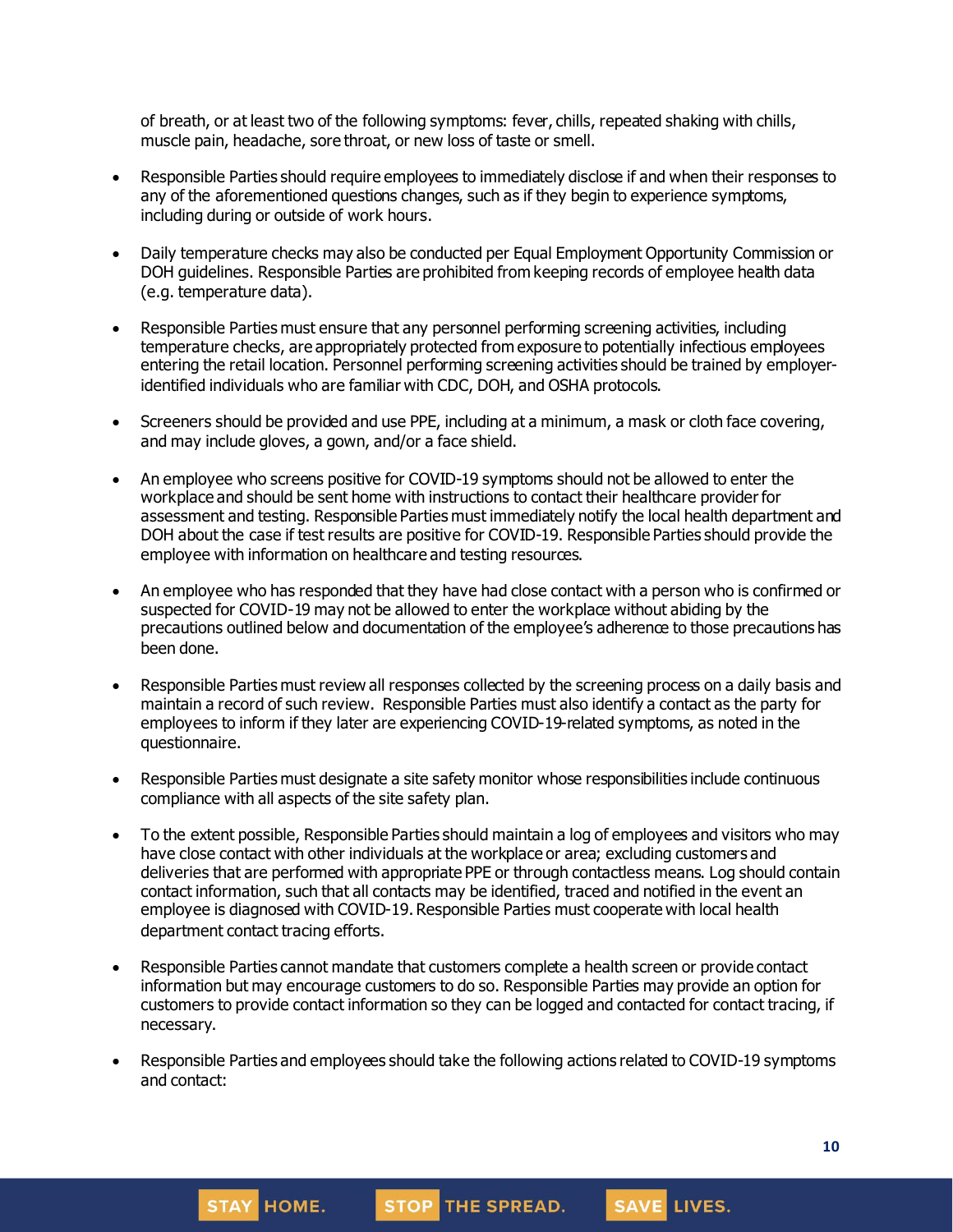- $\circ$  If an employee has COVID-19 symptoms AND EITHER tests positive for COVID-19 OR did not receive a test, the employee may only [return](https://www.cdc.gov/coronavirus/2019-ncov/hcp/return-to-work.html) to work after completing a 14-day self-quarantine. If an employee is critical to the operation or safety of a workplace, the local health department and the most up-to-date CDC and DOH standards on the minimum number of days to quarantine before an employee is safely able to return to work with additional precautions to mitigate the risk of COVID-19 transmission may be consulted.
- $\circ$  If an employee does NOT have COVID-19 symptoms BUT tests positive for COVID-19, the employee may only return to work after completing a 14-day self-quarantine. If an employee is critical to the operation or safety of a workplace, the local health department and the most up-todate CDC and DOH standards on the minimum number of days to quarantine before an employee is safely able to return to work with additional precautions to mitigate the risk of COVID-19 transmission may be consulted.
- $\circ$  If an employee has had close contact with a person with COVID-19 for a prolonged period of time AND is symptomatic, the employee should notify their employer and follow the above protocol for a positive case.
- $\circ$  If an employee has had close contact with a person with COVID-19 for a prolonged period of time AND is NOT symptomatic, the employee should notify their employer and [adhere](https://www.cdc.gov/coronavirus/2019-ncov/community/critical-workers/implementing-safety-practices.html) to the [following](https://www.cdc.gov/coronavirus/2019-ncov/community/critical-workers/implementing-safety-practices.html) practices prior to and during their work shift, which should be documented:
	- 1) Regular monitoring: As long as the employee does not have a temperature or symptoms, they should self-monitor under the supervision of their employer's occupational health program.
	- 2) Wear a mask: The employee should wear a face mask at all times while in the workplace for 14 days after last exposure.
	- 3) Social distance: Employee should continue social distancing practices, including maintaining, at least, six feet distance from others.
	- 4) Disinfect and clean work spaces: Continue to clean and disinfect all areas such as offices, bathrooms, common areas, and shared electronic equipment routinely.
- $\circ$  If an employee is symptomatic upon arrival at work or becomes sick during the day, the employee must be separated and sent home immediately, following the above protocol for a positive case.

### **B. Tracing and Tracking**

**STAY HOME.** 

- Responsible Parties must notify the local health department and DOH immediately upon being informed of any positive COVID-19 test result by an employee at their workplace.
- In the case of an employee, visitor, or customer who interacted at the business testing positive, the Responsible Parties must cooperate with the local health department to trace all contacts in the workplace and notify the health department of all employees logged and visitors/customers (as applicable) who entered the retail location dating back to 48 hours before the employee began experiencing COVID-19 symptoms or tested positive, whichever is earlier, but maintain confidentiality as required by federal and state law and regulations.
- Local health departments will implement monitoring and movement restrictions of infected or exposed persons including home isolation or quarantine.
- Employees who are alerted that they have come into close or proximate contact with a person with COVID-19, and have been alerted via tracing, tracking or other mechanism, are required to self-

STOP THE SPREAD.

**11**